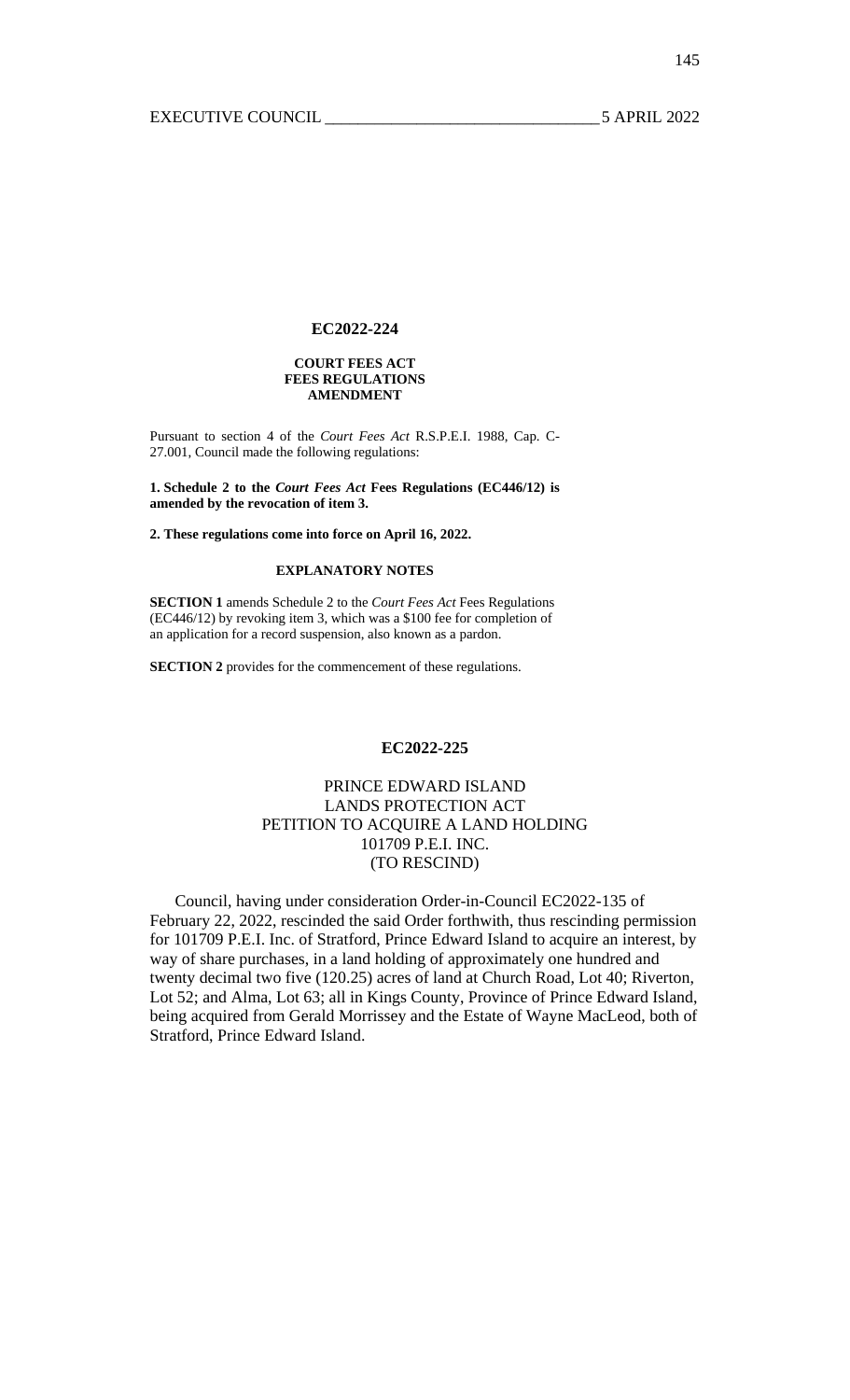# PRINCE EDWARD ISLAND LANDS PROTECTION ACT PETITION TO ACQUIRE A LAND HOLDING 101709 P.E.I. INC. (APPROVAL)

 Pursuant to section 5 and section 9 of the *Prince Edward Island Lands Protection Act* R.S.P.E.I. 1988, Cap. L-5 Council granted permission to 101709 P.E.I. Inc. of Stratford, Prince Edward Island to acquire a land holding of approximately one hundred twenty decimal two five (120.25) acres of land at Alma, Lot 63; Church Road, Lot 40 and Riverton, Lot 52, all in Kings County, Province of Prince Edward Island, being acquired from Skyway Holdings Ltd. of Stratford, Prince Edward Island PROVIDED THAT the said real property is identified for non-development use pursuant to the Land Identification Regulations (EC606/95) made under the said Act.

#### **EC2022-227**

# PRINCE EDWARD ISLAND LANDS PROTECTION ACT PETITION TO ACQUIRE A LAND HOLDING 102792 P.E.I. INC. (APPROVAL)

 Pursuant to section 5 and section 9 of the *Prince Edward Island Lands Protection Act* R.S.P.E.I. 1988, Cap. L-5 Council granted permission to 102792 P.E.I. Inc. of Vernon Bridge, Prince Edward Island to acquire a land holding of approximately thirty-three (33) acres of land at Vernon Bridge, Lot 50, Queens County, Province of Prince Edward Island, being acquired from Francis L. Drake of Vernon Bridge, Prince Edward Island PROVIDED THAT the said real property is identified for non-development use pursuant to the Land Identification Regulations (EC606/95) made under the said Act.

## **EC2022-228**

# PRINCE EDWARD ISLAND LANDS PROTECTION ACT PETITION TO ACQUIRE A LAND HOLDING 102792 P.E.I. INC. (APPROVAL)

 Pursuant to section 5 and section 9 of the *Prince Edward Island Lands Protection Act* R.S.P.E.I. 1988, Cap. L-5 Council granted permission to 102792 P.E.I. Inc. of Vernon Bridge, Prince Edward Island to acquire a land holding of approximately eighty-nine decimal five five (89.55) acres of land at Millview and Vernon Bridge, both in Lot 50, Queens County, Province of Prince Edward Island, being acquired from Francis L. Drake of Vernon Bridge, Prince Edward Island PROVIDED THAT the said real property is identified for non-development use pursuant to the Land Identification Regulations (EC606/95) made under the said Act.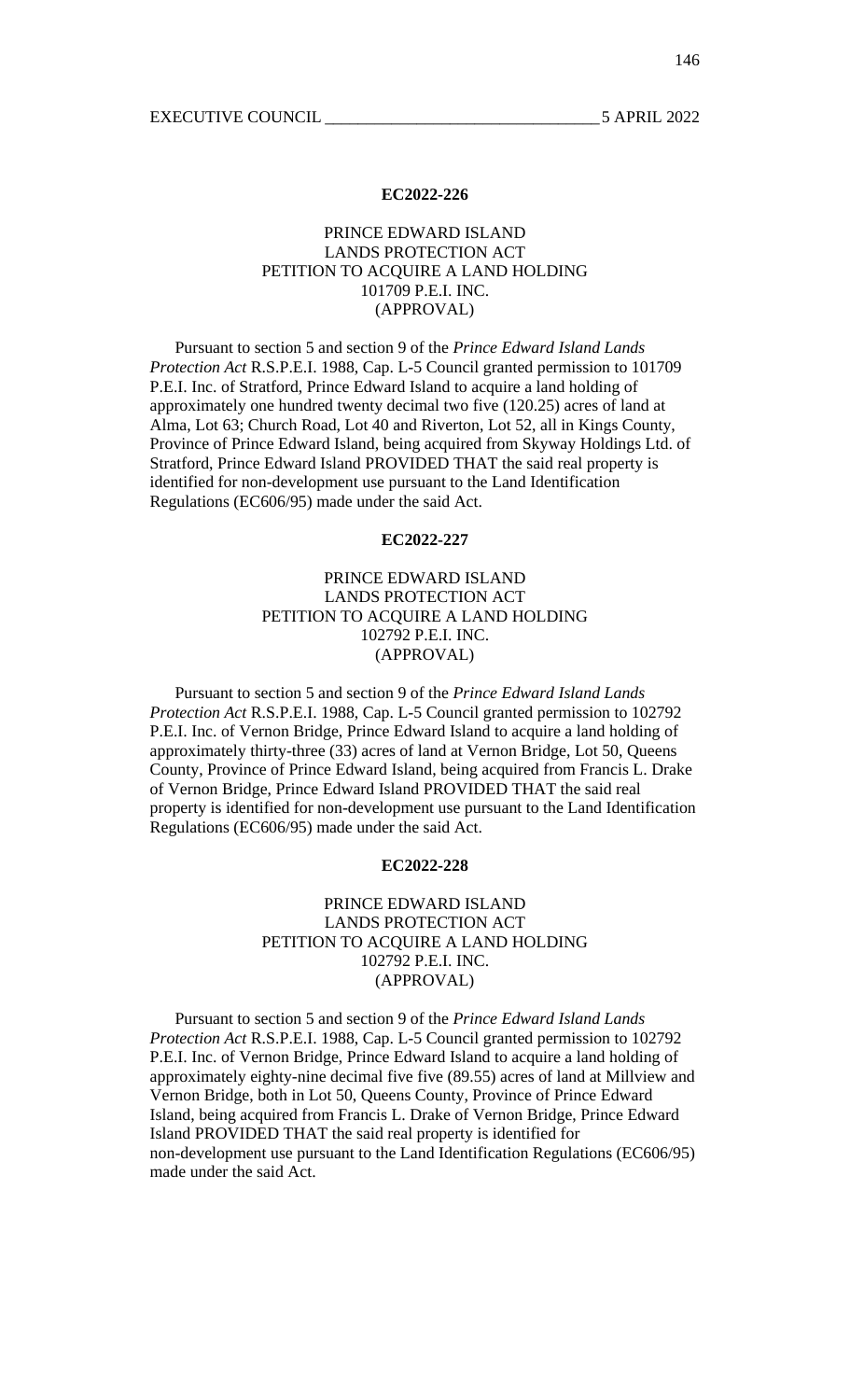# PRINCE EDWARD ISLAND LANDS PROTECTION ACT PETITION TO ACQUIRE A LAND HOLDING 102792 P.E.I. INC. (APPROVAL)

 Pursuant to section 5 and section 9 of the *Prince Edward Island Lands Protection Act* R.S.P.E.I. 1988, Cap. L-5 Council granted permission to 102792 P.E.I. Inc. of Vernon Bridge, Prince Edward Island to acquire a land holding of approximately one hundred and three decimal seven three (103.73) acres of land at Millview and Vernon Bridge, both in Lot 50, Queens County, Province of Prince Edward Island, being acquired from Judy Drake and Francis L. Drake, both of Vernon Bridge, Prince Edward Island PROVIDED THAT the said real property is identified for non-development use pursuant to the Land Identification Regulations (EC606/95) made under the said Act.

#### **EC2022-230**

# PRINCE EDWARD ISLAND LANDS PROTECTION ACT PETITION TO ACQUIRE A LAND HOLDING 102792 P.E.I. INC. (APPROVAL)

 Pursuant to section 5 and section 9 of the *Prince Edward Island Lands Protection Act* R.S.P.E.I. 1988, Cap. L-5 Council granted permission to 102792 P.E.I. Inc. of Vernon Bridge, Prince Edward Island to acquire a land holding of approximately one hundred fifteen (115) acres of land at Millview and Vernon River, both in Lot 50, Queens County, Province of Prince Edward Island, being acquired from Francis L. Drake of Vernon Bridge, Prince Edward Island PROVIDED THAT the said real property is identified for non-development use pursuant to the Land Identification Regulations (EC606/95) made under the said Act.

## **EC2022-231**

# PRINCE EDWARD ISLAND LANDS PROTECTION ACT PETITION TO ACQUIRE A LAND HOLDING 13871312 CANADA INC. (APPROVAL)

 Pursuant to section 5 of the *Prince Edward Island Lands Protection Act* R.S.P.E.I. 1988, Cap. L-5 Council granted permission to 13871312 Canada Inc. of Breadalbane, Prince Edward Island to acquire a land holding of approximately one decimal five five (1.55) acres of land at Summerside, Lot 17, Prince County, Province of Prince Edward Island, being acquired from Commercial Properties Limited of Saint John, New Brunswick.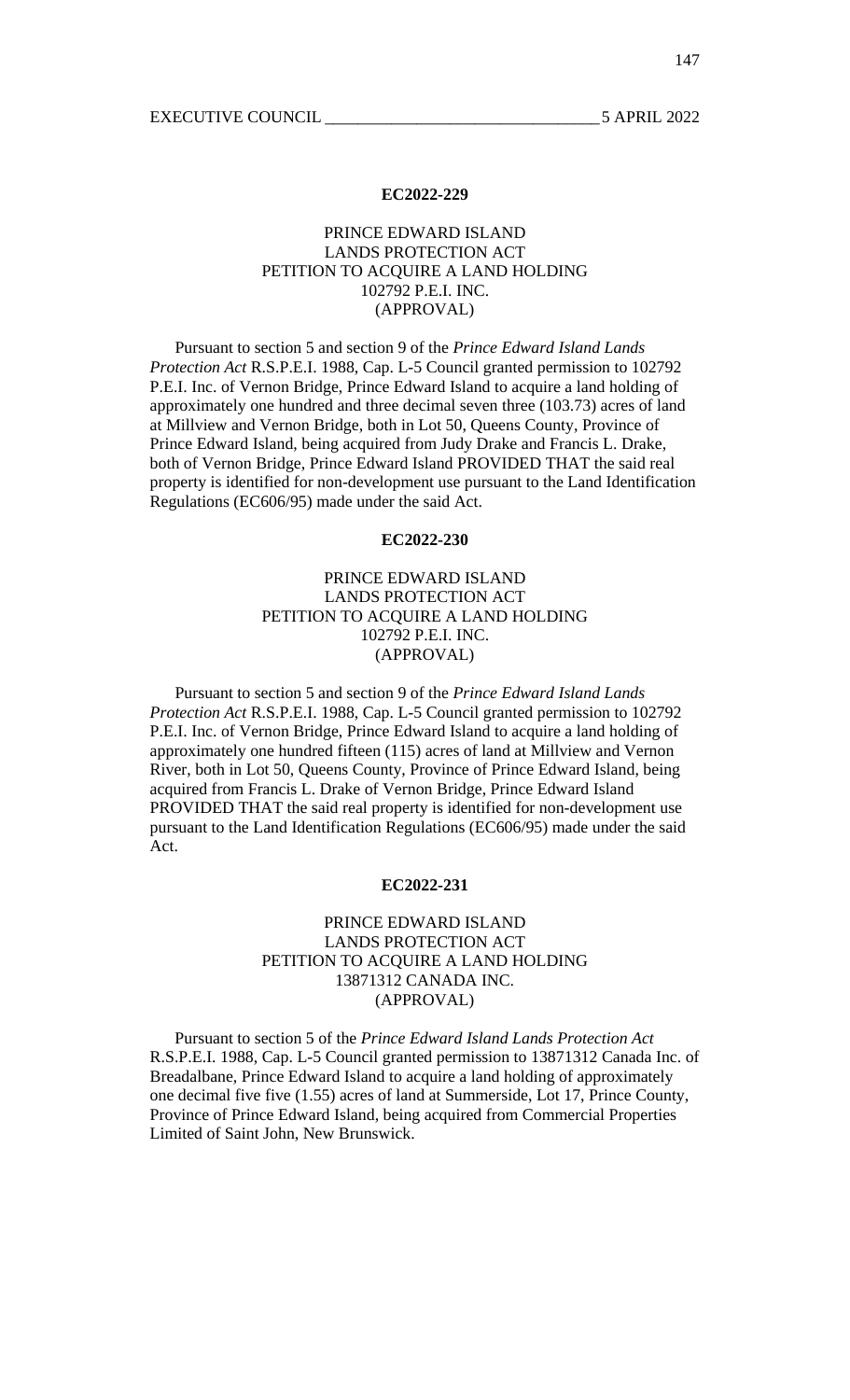# PRINCE EDWARD ISLAND LANDS PROTECTION ACT PETITION TO ACQUIRE A LAND HOLDING CEDAR GROVE FARMS (APPROVAL)

 Pursuant to section 5 of the *Prince Edward Island Lands Protection Act* R.S.P.E.I. 1988, Cap. L-5 Council granted permission to Cedar Grove Farms of Richmond, Prince Edward Island to acquire a land holding of approximately zero decimal five (0.5) acres of land at Northam, Lot 13, Prince County, Province of Prince Edward Island, being acquired from Kimberly Ruth McKenzie as Executor of the Estate of Brenton Spurgeon Dyment of Markham, Ontario.

#### **EC2022-233**

# PRINCE EDWARD ISLAND LANDS PROTECTION ACT PETITION TO ACQUIRE A LAND HOLDING DUNBAR'S FAMILY FARM LTD. (APPROVAL)

 Pursuant to section 5 and section 9 of the *Prince Edward Island Lands Protection Act* R.S.P.E.I. 1988, Cap. L-5 Council granted permission to Dunbar's Family Farm Ltd. of Elmsdale, Prince Edward Island to acquire a land holding of approximately one hundred twenty-one decimal six one (121.61) acres of land at Woodstock, Lot 6, Prince County, Province of Prince Edward Island, being acquired from MacLean Farms Ltd. of West Devon, Prince Edward Island PROVIDED THAT the said real property is identified for non-development use pursuant to the Land Identification Regulations (EC606/95) made under the said Act.

## **EC2022-234**

# PRINCE EDWARD ISLAND LANDS PROTECTION ACT PETITION TO ACQUIRE A LAND HOLDING EAST COAST METALWORKS INC. (APPROVAL)

 Pursuant to section 5 and section 9 of the *Prince Edward Island Lands Protection Act* R.S.P.E.I. 1988, Cap. L-5 Council granted permission to East Coast Metalworks Inc. of Fairview, Prince Edward Island to acquire a land holding of approximately seven decimal one nine (7.19) acres of land at Brookfield, Lot 23, Queens County, Province of Prince Edward Island, being acquired from R. Don Proude and Greg Proude, both of North Wiltshire, Prince Edward Island SUBJECT TO the condition that the said real property not be subdivided. The condition preventing subdivision shall be binding on the said East Coast Metalworks Inc. and on all successors in title.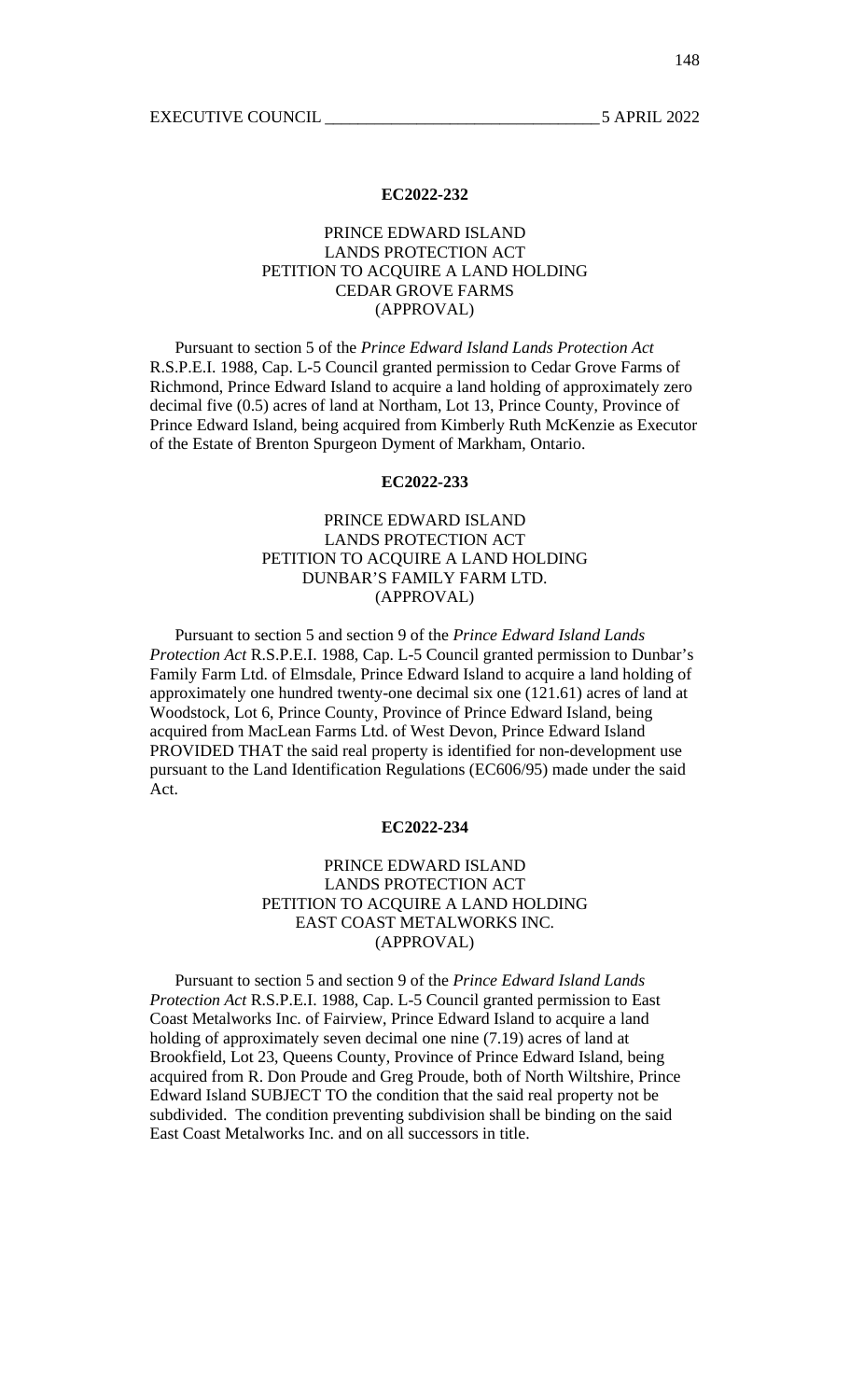# PRINCE EDWARD ISLAND LANDS PROTECTION ACT PETITION TO ACQUIRE A LAND HOLDING HOG HAVEN FARMS LTD. (APPROVAL)

 Pursuant to section 5 and section 9 of the *Prince Edward Island Lands Protection Act* R.S.P.E.I. 1988, Cap. L-5 Council granted permission to Hog Haven Farms Ltd. of Tignish, Prince Edward Island to acquire a land holding of approximately fifty-two decimal zero six (52.06) acres of land at Coleman, Lot 9, Prince County, Province of Prince Edward Island, being acquired from MacLean Farms Ltd. of West Devon, Prince Edward Island PROVIDED THAT the said real property is identified for non-development use pursuant to the Land Identification Regulations (EC606/95) made under the said Act.

#### **EC2022-236**

# PRINCE EDWARD ISLAND LANDS PROTECTION ACT PETITION TO ACQUIRE A LAND HOLDING ISLAND CARROT CORP. (APPROVAL)

 Pursuant to section 5 and section 9 of the *Prince Edward Island Lands Protection Act* R.S.P.E.I. 1988, Cap. L-5 Council granted permission to Island Carrot Corp. of Summerside, Prince Edward Island to acquire a land holding of approximately nine decimal five six (9.56) acres of land at Stanley Bridge, Lot 21, Queens County, Province of Prince Edward Island, being acquired from Bruce Hickey of Summerside, Prince Edward Island PROVIDED THAT the said real property is identified for non-development use pursuant to the Land Identification Regulations (EC606/95) made under the said Act.

#### **EC2022-237**

## PRINCE EDWARD ISLAND LANDS PROTECTION ACT PETITION TO ACQUIRE A LAND HOLDING ISLAND NATURE TRUST (APPROVAL)

 Pursuant to section 5 and section 9 of the *Prince Edward Island Lands Protection Act* R.S.P.E.I. 1988, Cap. L-5 Council granted permission to Island Nature Trust of Charlottetown, Prince Edward Island to acquire a land holding of approximately fifty (50) acres of land at Mount Pleasant, Lot 12, Prince County, Province of Prince Edward Island, being acquired from Janelle Arsenault and Janine Arsenault, both of Richmond, Prince Edward Island PROVIDED THAT the said real property is identified for non-development use pursuant to the Land Identification Regulations (EC606/95) made under the said Act.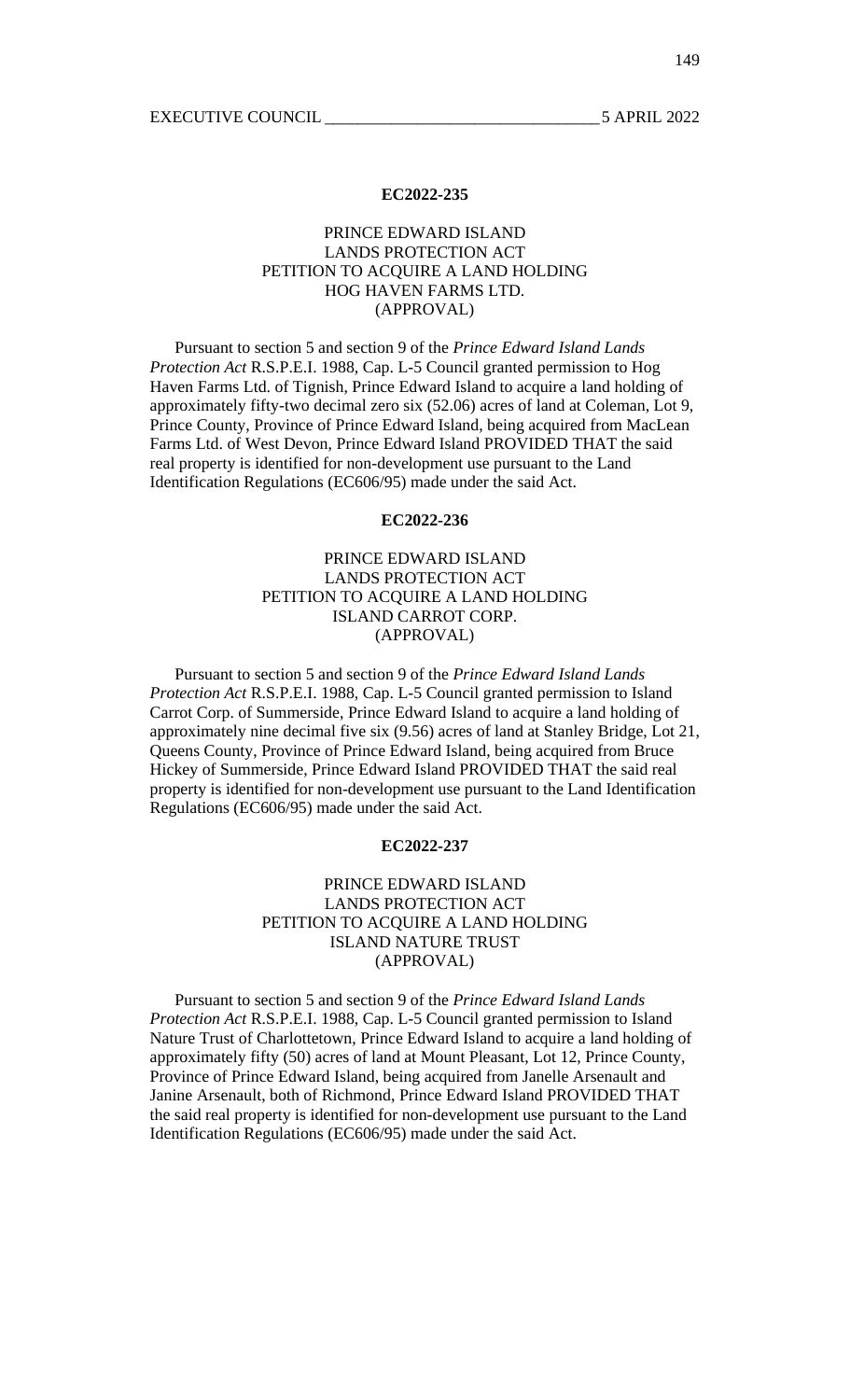# PRINCE EDWARD ISLAND LANDS PROTECTION ACT PETITION TO ACQUIRE A LAND HOLDING ISLAND NATURE TRUST (APPROVAL)

 Pursuant to section 5 and section 9 of the *Prince Edward Island Lands Protection Act* R.S.P.E.I. 1988, Cap. L-5 Council granted permission to Island Nature Trust of Charlottetown, Prince Edward Island to acquire a land holding of approximately ninety-one decimal seven six (91.76) acres of land at Alaska, Lot 9, Prince County, Province of Prince Edward Island, being acquired from Frank J. Forestry Limited, of Richmond, Prince Edward Island PROVIDED THAT the said real property is identified for non-development use pursuant to the Land Identification Regulations (EC606/95) made under the said Act.

# **EC2022-239**

# PRINCE EDWARD ISLAND LANDS PROTECTION ACT PETITION TO ACQUIRE A LAND HOLDING ISLAND NATURE TRUST (APPROVAL)

 Pursuant to section 5 and section 9 of the *Prince Edward Island Lands Protection Act* R.S.P.E.I. 1988, Cap. L-5 Council granted permission to Island Nature Trust of Charlottetown, Prince Edward Island to acquire a land holding of approximately one hundred thirty (130) acres of land at Ocean View, Lot 58, Queens County, Province of Prince Edward Island, being acquired from Dundee Enterprises Inc., of Belfast, Prince Edward Island PROVIDED THAT the said real property is identified for non-development use pursuant to the Land Identification Regulations (EC606/95) made under the said Act.

#### **EC2022-240**

## PRINCE EDWARD ISLAND LANDS PROTECTION ACT PETITION TO ACQUIRE A LAND HOLDING LANDALE SERVICES LTD. AND COLUMBIA HOLDINGS INC. (APPROVAL)

 Pursuant to section 5 and section 9 of the *Prince Edward Island Lands Protection Act* R.S.P.E.I. 1988, Cap. L-5 Council granted permission to Landale Services Ltd. of Rocky View, Alberta and Columbia Holdings Inc. of Calgary, Alberta to acquire a land holding of approximately seven decimal five four (7.54) acres of land at Wellington Centre, Lot 16, Prince County, Province of Prince Edward Island, being acquired from La Société De Développement De La Baie Acadienne Incorporee of Wellington, SUBJECT TO the condition that the said real property not be subdivided. The condition preventing subdivision shall be binding on the said Landale Services Ltd. and Columbia Holdings Inc. and on all successors in title.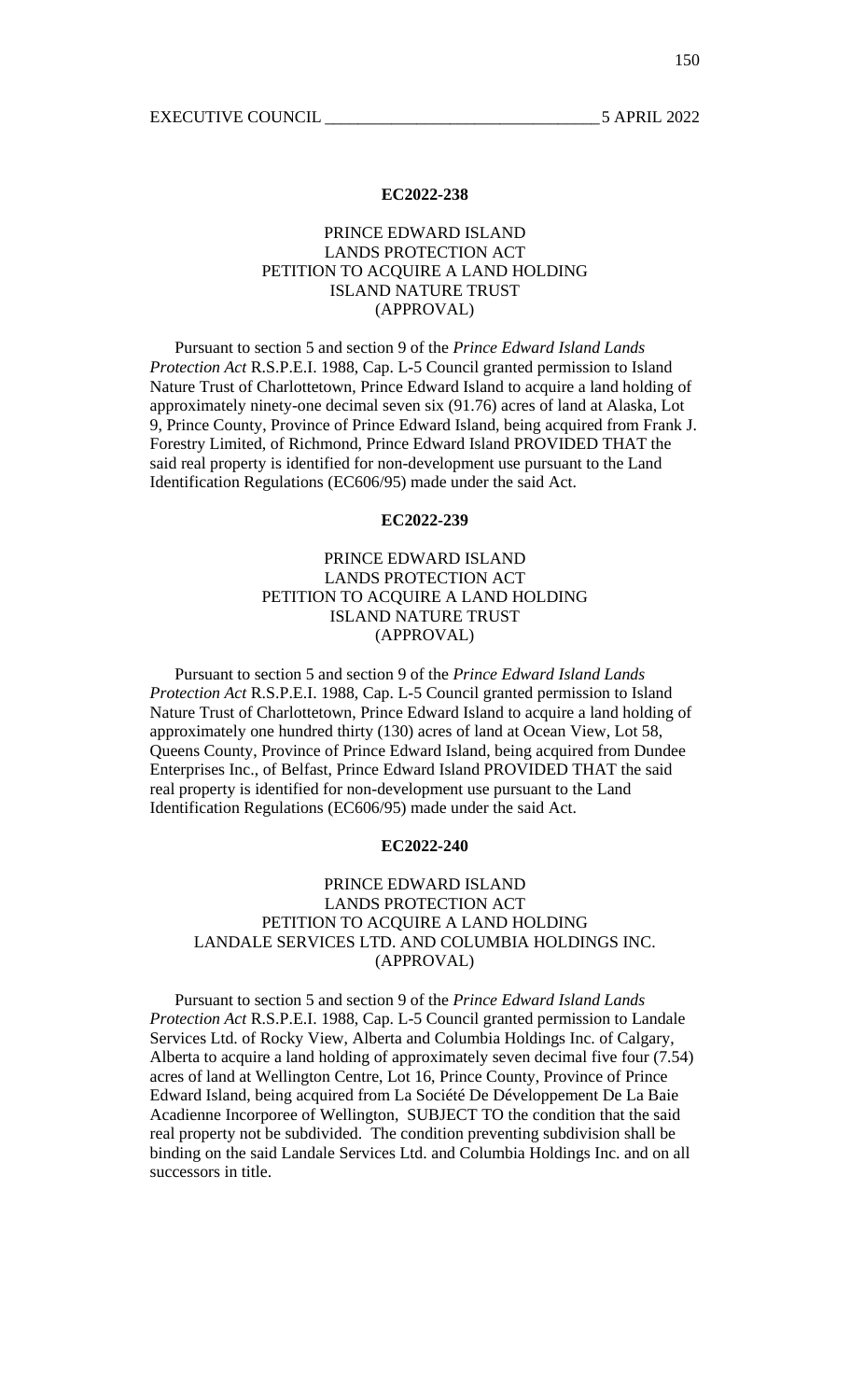# PRINCE EDWARD ISLAND LANDS PROTECTION ACT PETITION TO ACQUIRE A LAND HOLDING MARWOOD PROPERTIES INC. (APPROVAL)

 Pursuant to section 5 of the *Prince Edward Island Lands Protection Act* R.S.P.E.I. 1988, Cap. L-5 Council granted permission to Marwood Properties Inc. of Brudenell, Prince Edward Island to acquire a land holding of approximately three decimal five one (3.51) acres of land at Monticello, Lot 43, Kings County, Province of Prince Edward Island, being acquired from Bradley Carpenter and Judi Wall, both of Leduc County, Alberta.

#### **EC2022-242**

# PRINCE EDWARD ISLAND LANDS PROTECTION ACT PETITION TO ACQUIRE A LAND HOLDING MEADOW HILL FARMS LTD. (APPROVAL)

 Pursuant to section 5 and section 9 of the *Prince Edward Island Lands Protection Act* R.S.P.E.I. 1988, Cap. L-5 Council granted permission to Meadow Hill Farms Ltd. of Milton Station, Prince Edward Island to acquire a land holding of approximately fifty (50) acres of land at Ebenezer, Lot 24, Queens County, Province of Prince Edward Island, being acquired from Rosa-Lynn Van Ginkel of Ebenezer, Prince Edward Island PROVIDED THAT the said real property is identified for non-development use pursuant to the Land Identification Regulations (EC606/95) made under the said Act.

#### **EC2022-243**

# PRINCE EDWARD ISLAND LANDS PROTECTION ACT PETITION TO ACQUIRE A LAND HOLDING MURPHY INVESTMENTS LTD. (APPROVAL)

 Pursuant to section 5 of the *Prince Edward Island Lands Protection Act* R.S.P.E.I. 1988, Cap. L-5 Council granted permission to Murphy Investments Ltd. of Charlottetown, Prince Edward Island, to acquire an interest, by way of share acquisition, in a land holding of approximately twenty-five (25) acres of land at Cavendish, Lot 23, Queens County, Province of Prince Edward Island, being acquired from C.B.J. Holdings Inc. of Charlottetown, Prince Edward Island.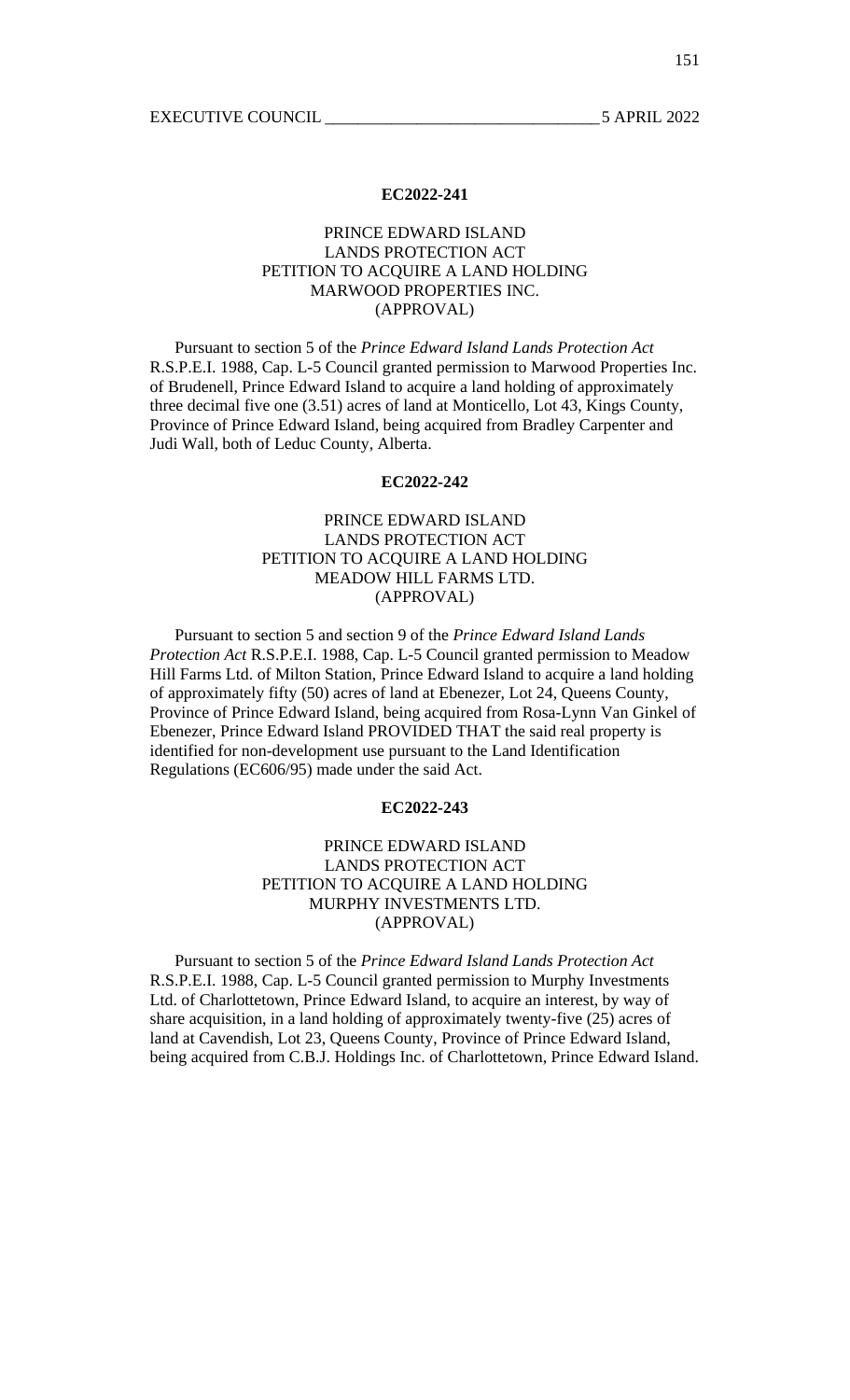# PRINCE EDWARD ISLAND LANDS PROTECTION ACT PETITION TO ACQUIRE A LAND HOLDING RAMSAY FARMS LTD. (APPROVAL)

 Pursuant to section 5 of the *Prince Edward Island Lands Protection Act* R.S.P.E.I. 1988, Cap. L-5 Council granted permission to Ramsay Farms Ltd. of Alberton, Prince Edward Island to acquire a land holding of approximately one decimal five five (1.55) acres of land at Fortune Cove, Lot 6, Prince County, Province of Prince Edward Island, being acquired from MacLean Farms Ltd. of West Devon, Prince Edward Island.

#### **EC2022-245**

# PRINCE EDWARD ISLAND LANDS PROTECTION ACT PETITION TO ACQUIRE A LAND HOLDING RAMSAY FARMS LTD. (APPROVAL)

 Pursuant to section 5 and section 9 of the *Prince Edward Island Lands Protection Act* R.S.P.E.I. 1988, Cap. L-5 Council granted permission to Ramsay Farms Ltd. of Alberton, Prince Edward Island to acquire a land holding of approximately one hundred sixty-one decimal zero eight (161.08) acres of land at Cascumpec, Lot 5, Prince County, Province of Prince Edward Island, being acquired from MacLean Farms Ltd. of West Devon, Prince Edward Island PROVIDED THAT the said real property is identified for non-development use pursuant to the Land Identification Regulations (EC606/95) made under the said Act.

## **EC2022-246**

# PRINCE EDWARD ISLAND LANDS PROTECTION ACT PETITION TO ACQUIRE A LAND HOLDING SMALLMAN FARMS LTD. (APPROVAL)

 Pursuant to section 5 and section 9 of the *Prince Edward Island Lands Protection Act* R.S.P.E.I. 1988, Cap. L-5 Council granted permission to Smallman Farms Ltd. of Knutsford, Prince Edward Island to acquire a land holding of approximately one hundred and eight decimal four five (108.45) acres of land at Carleton, Lot 6, Prince County, Province of Prince Edward Island, being acquired from MacLean Farms Ltd. of West Devon, Prince Edward Island PROVIDED THAT the said real property is identified for non-development use pursuant to the Land Identification Regulations (EC606/95) made under the said Act.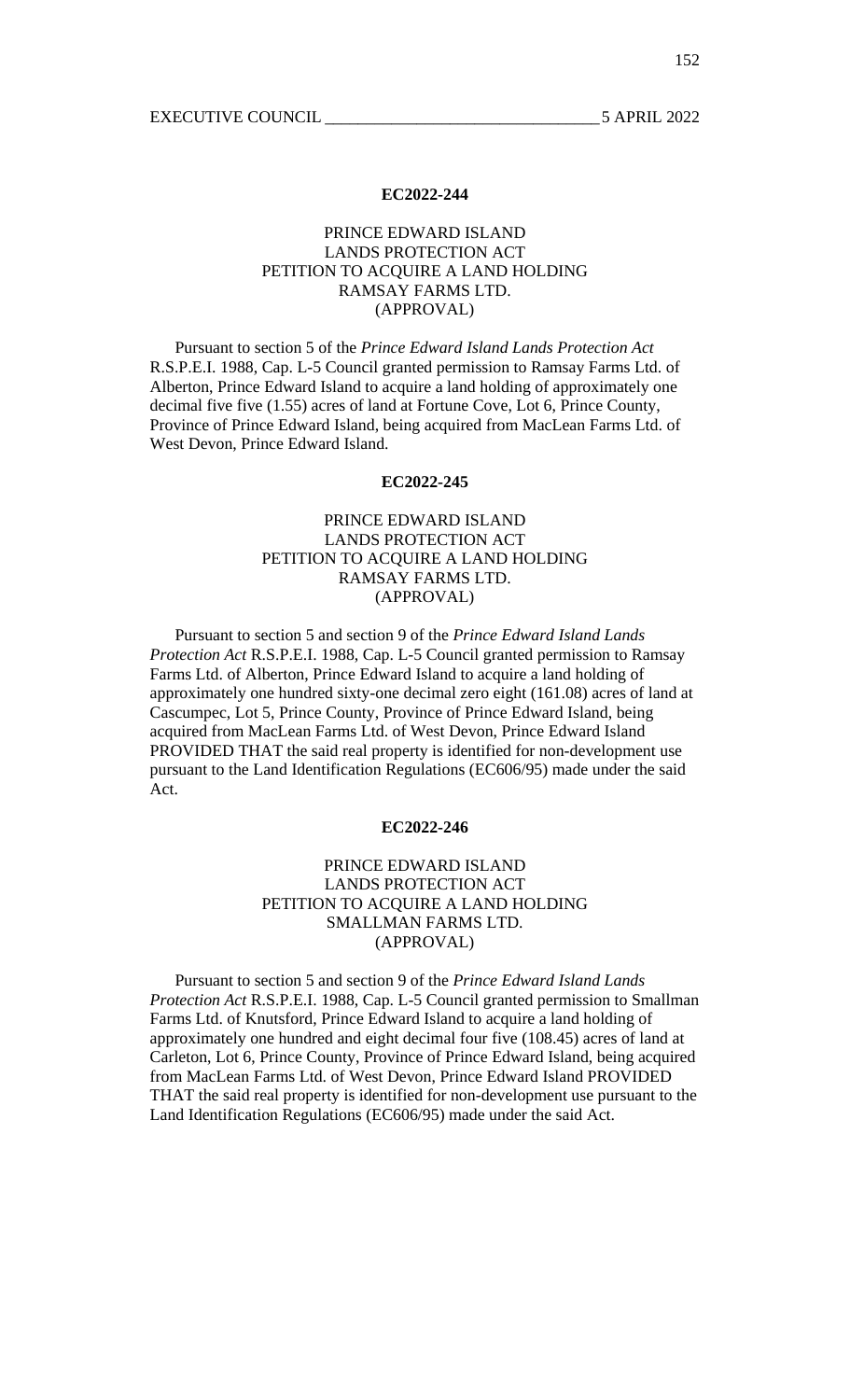# PRINCE EDWARD ISLAND LANDS PROTECTION ACT PETITION TO ACQUIRE A LAND HOLDING THE 4 OF US INC. (APPROVAL)

 Pursuant to section 5 of the *Prince Edward Island Lands Protection Act* R.S.P.E.I. 1988, Cap. L-5 Council granted permission to The 4 of Us Inc. of Charlottetown, Prince Edward Island, to acquire a land holding of approximately zero decimal nine eight (0.98) of an acre of land at Mermaid, Lot 48, Queens County, Province of Prince Edward Island, being acquired from the Province of Prince Edward Island, as represented by the Department of Transportation and Infrastructure of Charlottetown, Prince Edward Island.

## **EC2022-248**

# PRINCE EDWARD ISLAND LANDS PROTECTION ACT PETITION TO ACQUIRE A LAND HOLDING SWEET FARMS INC. (APPROVAL)

 Pursuant to section 5 of the *Prince Edward Island Lands Protection Act* R.S.P.E.I. 1988, Cap. L-5 Council granted permission to Sweet Farms Inc. of O'Leary, Prince Edward Island to acquire a land holding of approximately four decimal three (4.3) acres of land at Milburn, Lot 8, Prince County, Province of Prince Edward Island, being acquired from MacLean Farms Ltd. of West Devon, Prince Edward Island.

#### **EC2022-249**

# PRINCE EDWARD ISLAND LANDS PROTECTION ACT PETITION TO ACQUIRE A LAND HOLDING SWEET FARMS INC. (APPROVAL)

 Pursuant to section 5 and section 9 of the *Prince Edward Island Lands Protection Act* R.S.P.E.I. 1988, Cap. L-5 Council granted permission to Sweet Farms Inc. of O'Leary, Prince Edward Island to acquire a land holding of approximately three hundred twenty-seven decimal seven two (327.72) acres of land at Milburn, Lot 8; and Brae, Lot 9; both in Prince County, Province of Prince Edward Island, being acquired from MacLean Farms Ltd. of West Devon, Prince Edward Island PROVIDED THAT the said real property is identified for non-development use pursuant to the Land Identification Regulations (EC606/95) made under the said Act.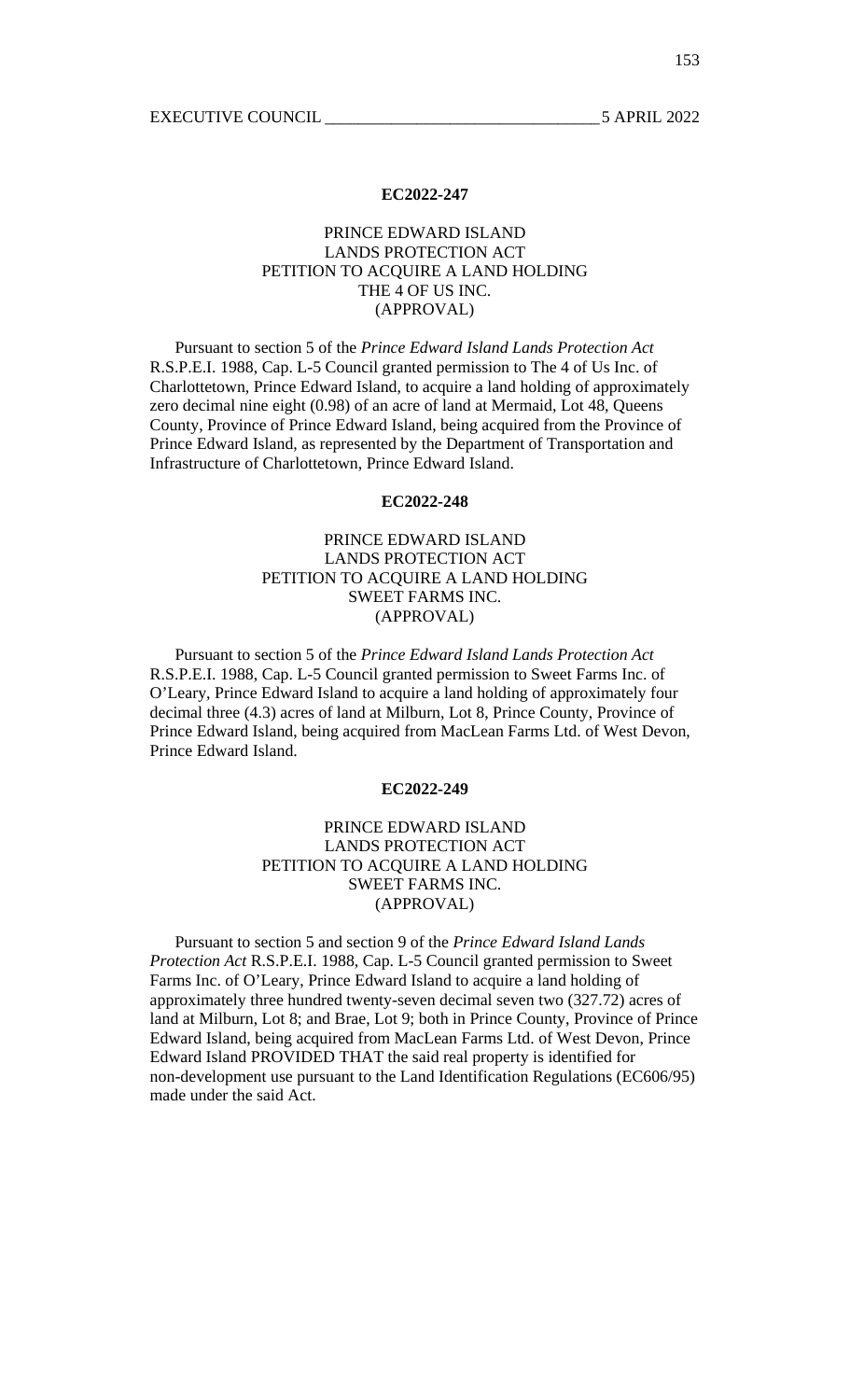# PRINCE EDWARD ISLAND LANDS PROTECTION ACT PETITION TO ACQUIRE A LAND HOLDING WALLACE FAMILY FARM LIMITED (APPROVAL)

 Pursuant to section 5 and section 9 of the *Prince Edward Island Lands Protection Act* R.S.P.E.I. 1988, Cap. L-5 Council granted permission to Wallace Family Farm Limited of O'Leary, Prince Edward Island to acquire a land holding of approximately one hundred forty-eight decimal seven one (148.71) acres of land at West Devon, Lot 10, Prince County, Province of Prince Edward Island, being acquired from MacLean Farms Ltd. of West Devon, Prince Edward Island PROVIDED THAT the said real property is identified for non-development use pursuant to the Land Identification Regulations (EC606/95) made under the said Act.

#### **EC2022-251**

# PRINCE EDWARD ISLAND LANDS PROTECTION ACT APPLICATION TO LEASE LAND MONAGHAN FARMS LTD. (TO RESCIND)

 Council, having under consideration Order-in-Council EC2018-109 of February 27, 2018, rescinded the said Order forthwith, thus rescinding permission for Monaghan Farms Ltd. of Norboro, Prince Edward Island to acquire, by lease, an interest in a land holding or land holdings of up to two hundred (200) acres of land as part of the said corporation's aggregate land holdings.

#### **EC2022-252**

# PRINCE EDWARD ISLAND LANDS PROTECTION ACT APPLICATION TO LEASE LAND MONAGHAN FARMS LTD. (APPROVAL)

 Pursuant to section 5 and clause 5.3(1)(b) of the *Prince Edward Island Lands Protection Act* R.S.P.E.I. 1988, Cap. L-5 Council granted permission to Monaghan Farms Ltd. of Norboro, Prince Edward Island to acquire, by lease, an interest in a land holding or land holdings of up to three hundred (300) acres of land as part of the said corporation's aggregate land holdings PROVIDED THAT the said Monaghan Farms Ltd. files a statement with the Island Regulatory and Appeals Commission within one year of the date of this Order and prior to 31 December in every subsequent year disclosing the parcel number, the acreage and the term of lease for each parcel leased during the reporting period covered by the statement.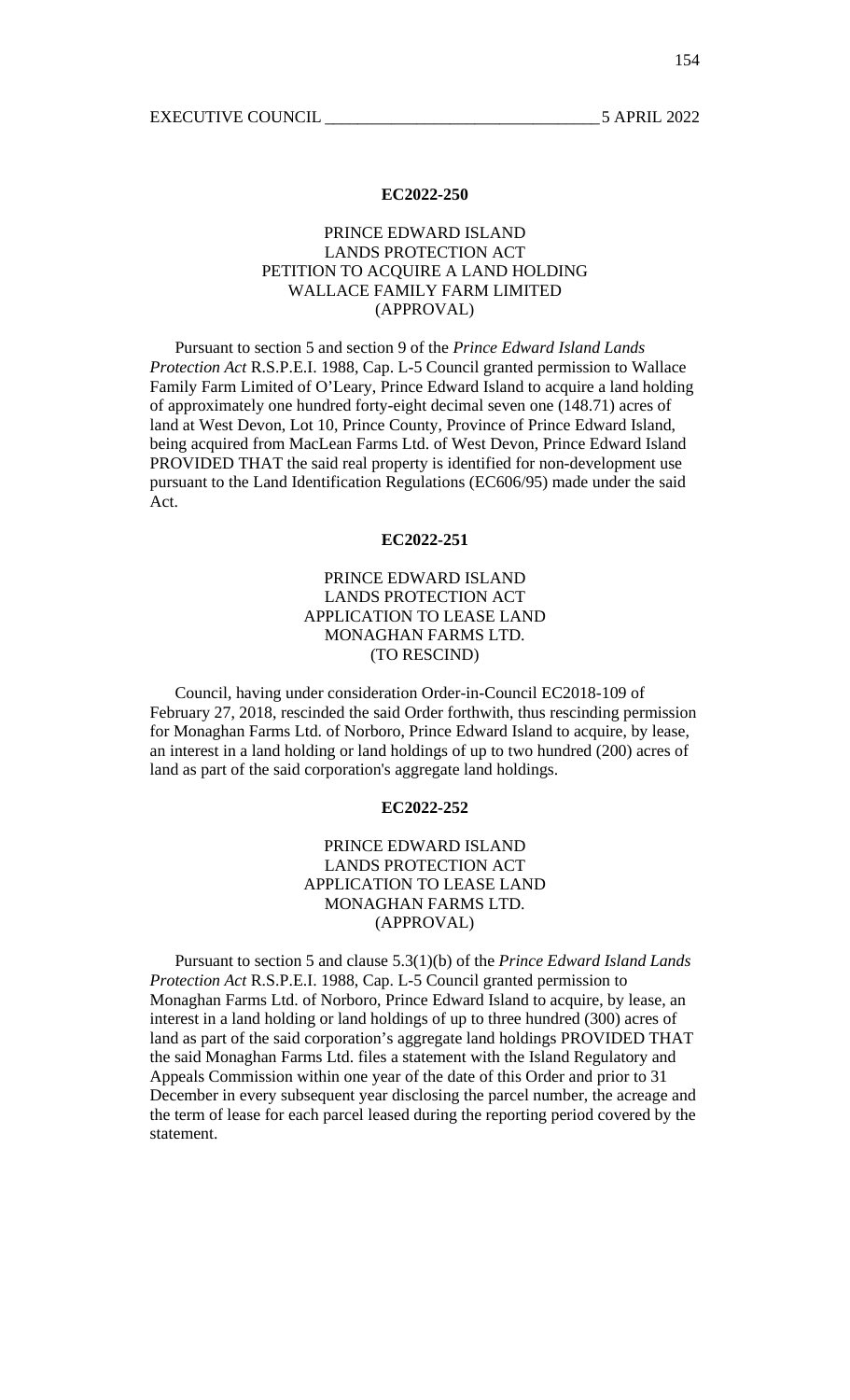# PRINCE EDWARD ISLAND LANDS PROTECTION ACT APPLICATION TO LEASE LAND SMALLMAN FARMS LTD. (TO RESCIND)

 Council, having under consideration Order-in-Council EC2018-186 of March 27, 2018, rescinded the said Order forthwith, thus rescinding permission for Smallman Farms Ltd. of O'Leary, Prince Edward Island to acquire, by lease, an interest in a land holding or land holdings of up to seven hundred and twenty-five decimal three (725.3) acres of land as part of the said corporation's aggregate land holdings.

#### **EC2022-254**

# PRINCE EDWARD ISLAND LANDS PROTECTION ACT APPLICATION TO LEASE LAND SMALLMAN FARMS LTD. (APPROVAL)

 Pursuant to section 5 and clause 5.3(1)(b) of the *Prince Edward Island Lands Protection Act* R.S.P.E.I. 1988, Cap. L-5 Council granted permission to Smallman Farms Ltd. of O'Leary, Prince Edward Island to acquire, by lease, an interest in a land holding or land holdings of up to nine hundred and fifty (950) acres of land as part of the said corporation's aggregate land holdings PROVIDED THAT the said Smallman Farms Ltd. files a statement with the Island Regulatory and Appeals Commission within one year of the date of this Order and prior to 31 December in every subsequent year disclosing the parcel number, the acreage and the term of lease for each parcel leased during the reporting period covered by the statement.

#### **EC2022-255**

## PRINCE EDWARD ISLAND LANDS PROTECTION ACT APPLICATION TO LEASE LAND PV HOLDINGS LTD. (APPROVAL)

 Pursuant to section 5 and clause 5.3(1)(b) of the *Prince Edward Island Lands Protection Act* R.S.P.E.I. 1988, Cap. L-5 Council granted permission to PV Holdings Ltd. of Charlottetown, Prince Edward Island to acquire, by lease, an interest in a land holding or land holdings of up to two hundred (200) acres of land as part of the said corporation's aggregate land holdings PROVIDED THAT the said PV Holdings Ltd. files a statement with the Island Regulatory and Appeals Commission within one year of the date of this Order and prior to 31 December in every subsequent year disclosing the parcel number, the acreage and the term of lease for each parcel leased during the reporting period covered by the statement.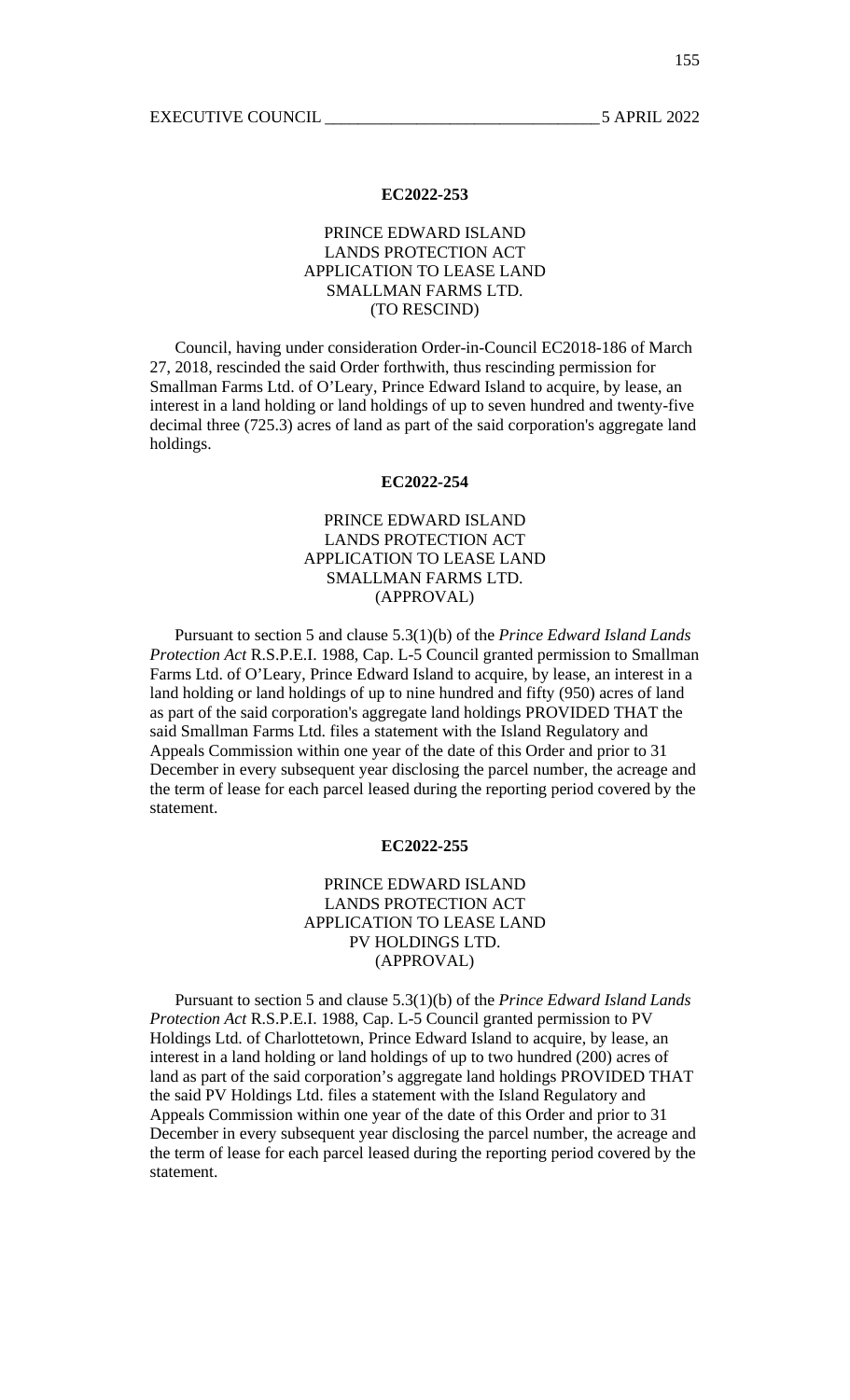# PRINCE EDWARD ISLAND LANDS PROTECTION ACT PETITION TO ACQUIRE A LAND HOLDING PAMELA BERNARD AND ALLAN BERNARD (APPROVAL)

 Pursuant to section 4 and section 9 of the *Prince Edward Island Lands Protection Act* R.S.P.E.I. 1988, Cap. L-5 Council granted permission to Pamela Bernard and Allan Bernard, both of Innisfail, Alberta to acquire a land holding of approximately sixty-eight decimal nine four (68.94) acres of land at Mount Royal, Lot 9, Prince County, Province of Prince Edward Island, being acquired from Elaine Arsenault of Richmond, Prince Edward Island PROVIDED THAT the said real property is identified for non-development use pursuant to the Land Identification Regulations (EC606/95) made under the said Act.

#### **EC2022-257**

# PRINCE EDWARD ISLAND LANDS PROTECTION ACT PETITION TO ACQUIRE A LAND HOLDING LARRY JOSEPH DUGDALE (APPROVAL)

 Pursuant to section 4 of the *Prince Edward Island Lands Protection Act* R.S.P.E.I. 1988, Cap. L-5 Council granted permission to Larry Joseph Dugdale of Rocky View, Alberta to acquire an interest in a land holding of approximately seven decimal five four (7.54) acres of land at Wellington Centre, Lot 16, Prince County, Province of Prince Edward Island, being acquired from La Société de Développement De La Baie Acadienne Incorporee of Wellington, Prince Edward Island.

# **EC2022-258**

# PRINCE EDWARD ISLAND LANDS PROTECTION ACT PETITION TO ACQUIRE A LAND HOLDING YUN QING FU (APPROVAL)

 Pursuant to section 4 and section 9 of the *Prince Edward Island Lands Protection Act* R.S.P.E.I. 1988, Cap. L-5 Council granted permission to Yun Qing Fu of Sussex, New Brunswick to acquire a land holding of approximately fifteen decimal five eight (15.58) acres of land at Launching, Lot 55, Kings County, Province of Prince Edward Island, being acquired from James Armstrong of DeGros Marsh, Prince Edward Island PROVIDED THAT the said real property is identified for non-development use pursuant to the Land Identification Regulations (EC606/95) made under the said Act.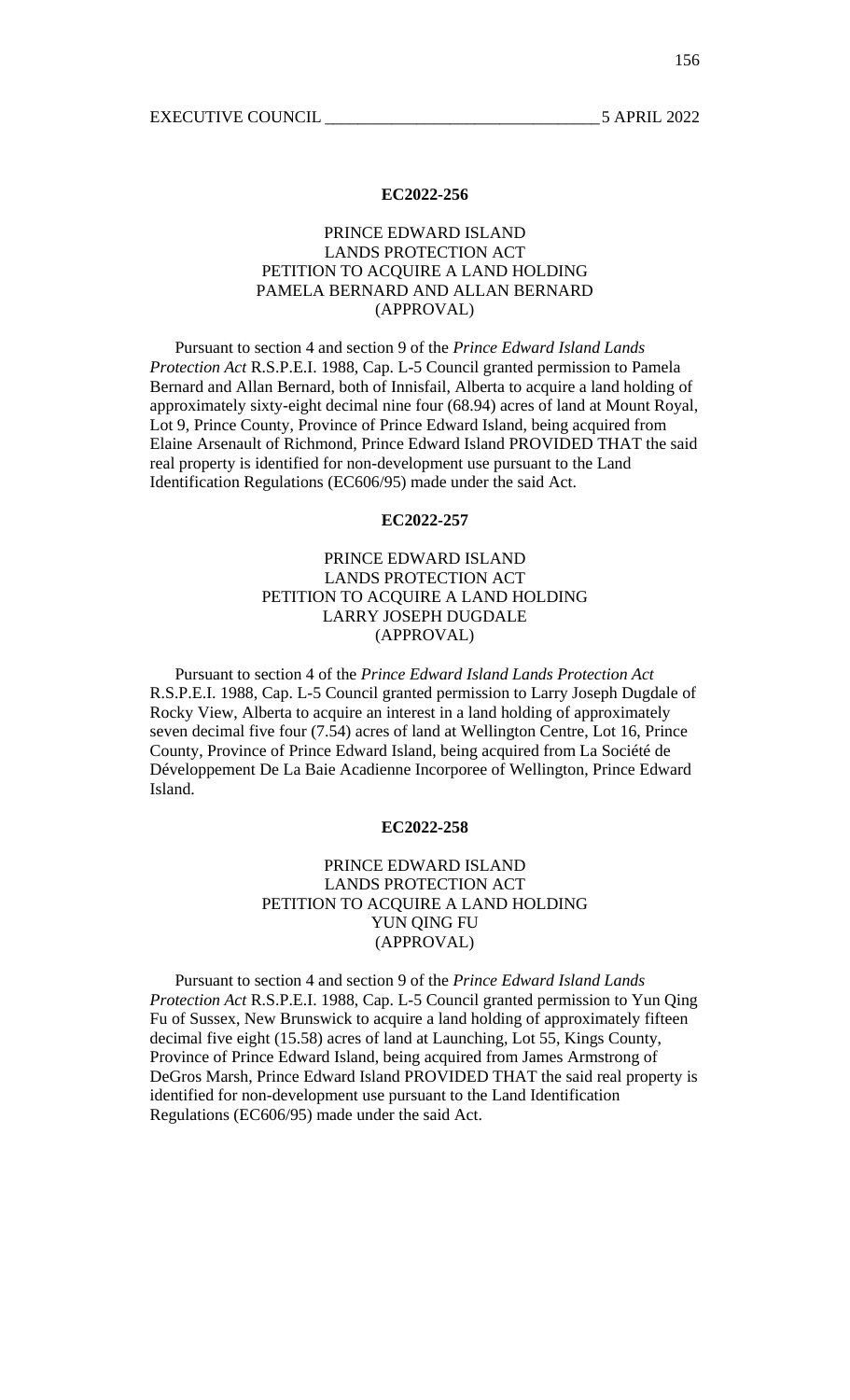# PRINCE EDWARD ISLAND LANDS PROTECTION ACT PETITION TO ACQUIRE A LAND HOLDING CAROL GOSS (APPROVAL)

 Pursuant to section 4 and section 9 of the *Prince Edward Island Lands Protection Act* R.S.P.E.I. 1988, Cap. L-5 Council granted permission to Carol Goss of Sunderland, Ontario to acquire a land holding of approximately thirty (30) acres of land at Orwell Cove, Lot 57, Queens County, Province of Prince Edward Island, being acquired from Harrison Charles Hayden of Orwell Cove, Prince Edward Island PROVIDED THAT the said real property is identified for non-development use pursuant to the Land Identification Regulations (EC606/95) made under the said Act.

#### **EC2022-260**

# PRINCE EDWARD ISLAND LANDS PROTECTION ACT PETITION TO ACQUIRE A LAND HOLDING SERGEI L. MAKARENKO AND SHARON L. MAKARENKO (APPROVAL)

 Pursuant to section 4 and section 9 of the *Prince Edward Island Lands Protection Act* R.S.P.E.I. 1988, Cap. L-5 Council granted permission to Sergei L. Makarenko and Sharon L. Makarenko, both of Bowen Island, British Columbia to acquire a land holding of approximately ten decimal seven eight (10.78) acres of land at Gaspereaux, Lot 61, Kings County, Province of Prince Edward Island, being acquired from Anton Mizerin and Tatiana Mizerina, both of Stratford, Prince Edward Island PROVIDED THAT the said real property is identified for non-development use pursuant to the Land Identification Regulations (EC606/95) made under the said Act.

#### **EC2022-261**

# PRINCE EDWARD ISLAND LANDS PROTECTION ACT PETITION TO ACQUIRE A LAND HOLDING PAMELA JANE MILLER (APPROVAL)

 Pursuant to section 4 and section 9 of the *Prince Edward Island Lands Protection Act* R.S.P.E.I. 1988, Cap. L-5 Council granted permission to Pamela Jane Miller of Turner Valley, Alberta to acquire a land holding of approximately thirty-five (35) acres of land at Mount Pleasant, Lot 12, Prince County, Province of Prince Edward Island, being acquired from Darren MacKay of Malpeque, Prince Edward Island PROVIDED THAT the said real property is identified for non-development use pursuant to the Land Identification Regulations (EC606/95) made under the said Act.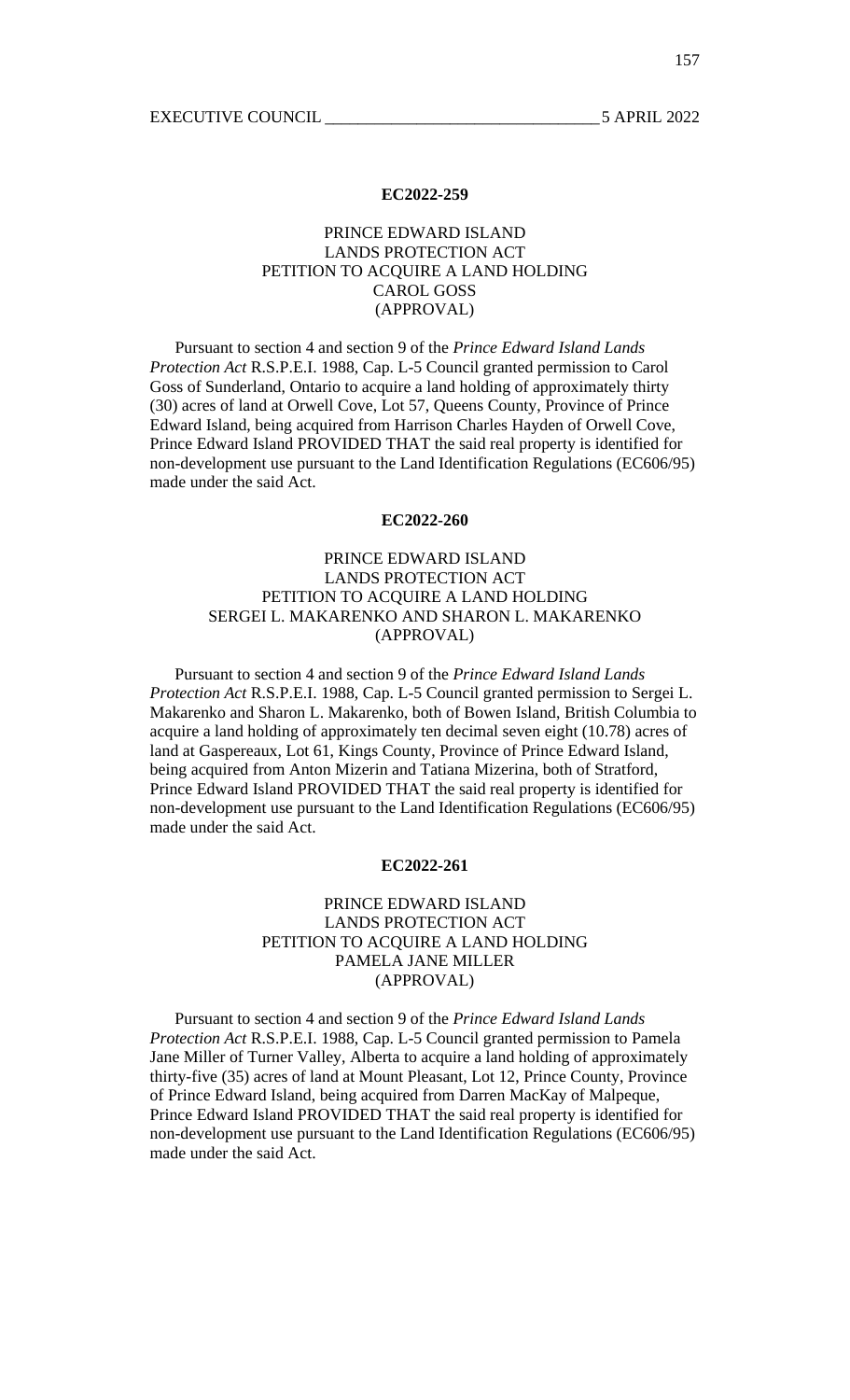# PRINCE EDWARD ISLAND LANDS PROTECTION ACT PETITION TO ACQUIRE A LAND HOLDING KATHLEEN MINER (APPROVAL)

 Pursuant to section 4 and section 9 of the *Prince Edward Island Lands Protection Act* R.S.P.E.I. 1988, Cap. L-5 Council granted permission to Kathleen Miner of Burlington, Ontario to acquire a land holding of approximately nine decimal zero three (9.03) acres of land at Cape Wolfe, Lot 7, Prince County, Province of Prince Edward Island, being acquired from Ryan Cooke of Charlottetown, Prince Edward Island PROVIDED THAT the said real property is identified for non-development use pursuant to the Land Identification Regulations (EC606/95) made under the said Act.

#### **EC2022-263**

# PRINCE EDWARD ISLAND LANDS PROTECTION ACT PETITION TO ACQUIRE A LAND HOLDING MICHELLE EILEEN SHEA AND DEREK LEONARD DONALD FOREST (APPROVAL)

 Pursuant to section 4 and section 9 of the *Prince Edward Island Lands Protection Act* R.S.P.E.I. 1988, Cap. L-5 Council granted permission to Michelle Eileen Shea and Derek Leonard Donald Forest, both of Cochrane, Alberta to acquire a land holding of approximately six (6) acres of land at St. Georges, Lot 55, Kings County, Province of Prince Edward Island, being acquired from Eva A. Foy and Percy R. Foy, both of Stratford, Prince Edward Island PROVIDED THAT the said real property is identified for non-development use pursuant to the Land Identification Regulations (EC606/95) made under the said Act.

#### **EC2022-264**

# PRINCE EDWARD ISLAND LANDS PROTECTION ACT PETITION TO ACQUIRE A LAND HOLDING ANNA TIILI, ELIZABETH TIILI AND SAMUEL TIILI (DENIAL)

 Council, having under consideration an application (#N6281) for acquisition of a land holding under authority of section 4 of the *Prince Edward Island Lands Protection Act* R.S.P.E.I. 1988, Cap L-5, denied permission to Anna Tiili, Elizabeth Tiili and Samuel Tiili, all of Nanaimo, British Columbia to acquire a land holding of approximately sixty-four (64) acres of land at Baldwin Road, Lot 51; and New Perth, Lot 52; both in Kings County, currently owned by Audrey Power and Janet MacKinnon, both of Montague, Prince Edward Island; Elizabeth Mooring, of New Perth, Prince Edward Island; and Carol Mooring and Nicole Mooring, both of Prince George, British Columbia.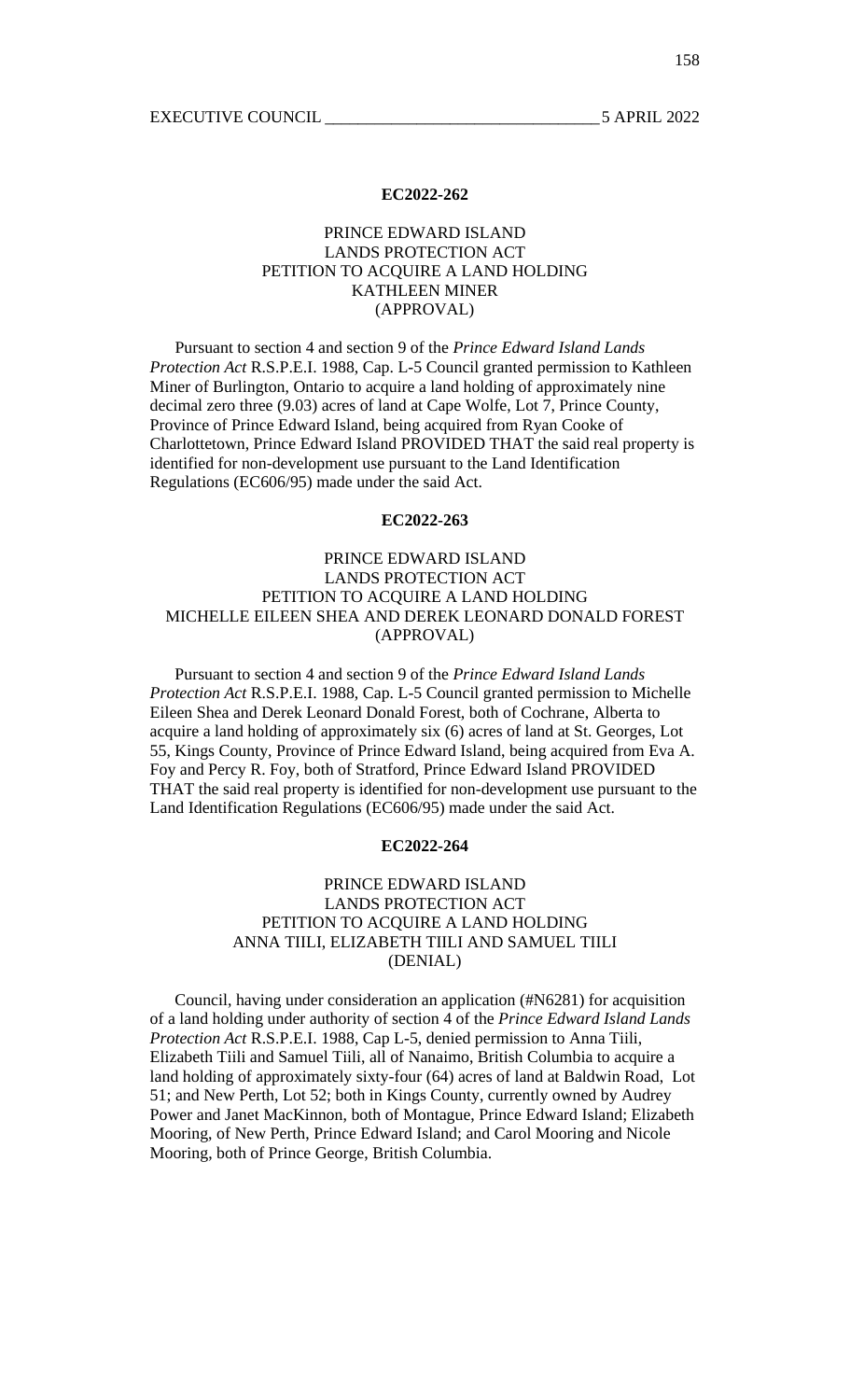# PRINCE EDWARD ISLAND LANDS PROTECTION ACT PETITION TO ACQUIRE A LAND HOLDING WOUTER VAN BREUGEL AND ANTJE VAN BREUGEL-VAN GOSLIGA (APPROVAL)

 Pursuant to section 4 of the *Prince Edward Island Lands Protection Act* R.S.P.E.I. 1988, Cap. L-5 Council granted permission to Wouter van Breugel and Antje van Breugel-van Gosliga, both of Milton, Prince Edward Island to acquire an interest in a land holding of approximately fifty (50) acres of land at Ebenezer, Lot 24, Queens County, Province of Prince Edward Island, being acquired from Rosa-Lynn Van Ginkle of Ebenezer, Prince Edward Island.

#### **EC2022-266**

# PROVINCIAL DEBENTURE ISSUE MAXIMUM AGGREGATE PRINCIPAL AMOUNT \$100,000,000.00 STATEMENT RECEIVED

 Pursuant to subsection 49(6) of the *Financial Administration Act,* R.S.P.E.I 1988, Cap. F-9, Council received the following details from the Minister of Finance as to the sum of money raised pursuant to Order-in-Council EC2021-414 dated May 18, 2021:

Principal amount: \$100,000,000.00 Interest (Coupon) Rate: 1.85% Effective Yield: 2.973% Date of Issue: March 24, 2022 Date of Maturity: July 27, 2031

# **EC2022-267**

# PUBLIC DEPARTMENTS ACT ACTING MINISTER APPOINTMENT

 Under authority of subsection 4(2) of the *Public Departments Act*, R.S.P.E.I. 1988, Cap. P–29 the following appointment was made:

 Honourable Bloyce Thompson to be Acting Minister of Education and Lifelong Learning commencing on the 8th day of April, 2022, and continuing for the duration of the absence from the Province of Honourable Natalie Jameson.

#### **EC2022-268**

#### **REGULATED HEALTH PROFESSIONS ACT REGISTERED NURSES REGULATIONS AMENDMENT**

Pursuant to sections 2 and 96 of the *Regulated Health Professions Act*  R.S.P.E.I. 1988, Cap. R-10.1, Council made the following regulations:

**1. Section 1 of the** *Regulated Health Professions Act* **Registered Nurses Regulations (EC350/18) is amended**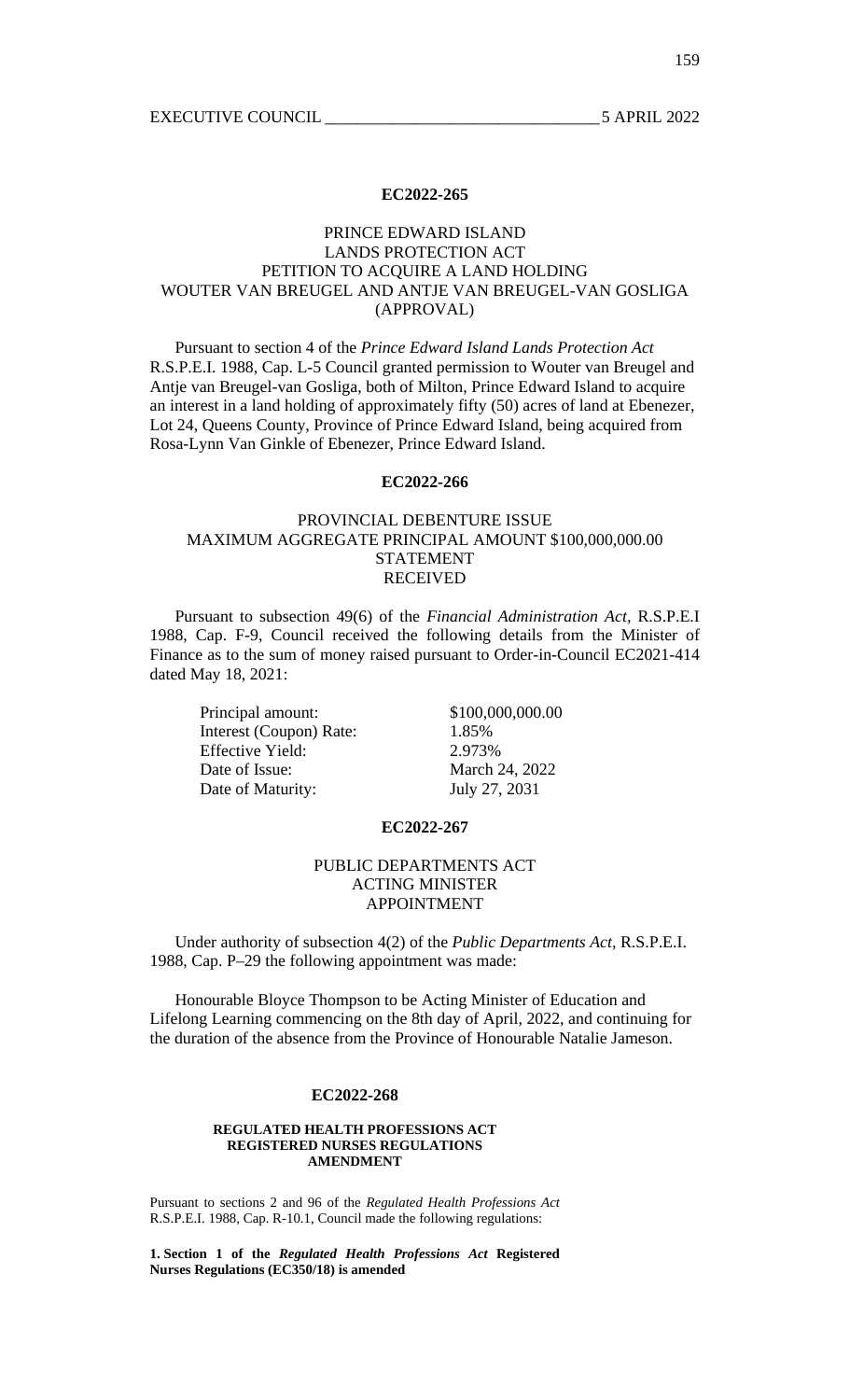**(a) in clause (i), by the deletion of the words "**registered nurses or nurse practitioners,**" and the substitution of the words "**registered nurses, registered nurse first assistants or nurse practitioners**".** 

**(b) in clause (j), by the deletion of the period and substitution of a semi-colon;** 

**(c) by the addition of the following after clause (j):** 

(k) "registered nurse first assistant" means a member who is registered in the extended class, provisional class or special class as a registered nurse first assistant.

#### **2. Clause 4(a) of the regulations is revoked and the following substituted:**

(a) the registered nurses part, consisting of

(i) the general class, for registered nurses,

(ii) the extended class, for registered nurse first assistants and nurse practitioners,

(iii) the provisional class, for registered nurses, registered nurse first assistants and nurse practitioners, and

(iv) the special class, for registered nurses, registered nurse first assistants and nurse practitioners;

**3. Subsection 5.1(3) of the regulations is amended by the addition of the words "**registered nurse first assistant or**" after the words "**or a**".** 

#### **4. The regulations are amended by the addition of the following after section 6:**

#### *Registered Nurse First Assistants*

**6.1** An applicant for registration in the extended class as a registered Requirements nurse first assistant shall, in addition to being registered under section  $5$  registered nurse first as a registered nurse,

(a) for the purpose of clause  $12(2)(c)$  of the Act, meet the education requirements set out in section 14.1;

(b) for the purpose of clause  $12(2)(f)$  of the Act, demonstrate currency of professional knowledge and skills in accordance with section 14.2; and

(c) for the purpose of clause  $12(2)(j)$  of the Act, hold or be covered by professional liability insurance or protection as required in subsection 19(1).

**6.2** (1) Where an applicant under section 6.1 or subsection 9(1.1) or Provisional 11(1.1) does not meet the requirements for currency of professional registration knowledge and skills, the Council may direct the registrar to register the applicant as a registered nurse first assistant in the provisional class of the register, subject to the term or condition that the applicant successfully completes a refresher program approved by the Council, within a specified time period.

(2) Where a registered nurse first assistant satisfies the term or Satisfaction of term condition imposed under subsection  $(1)$ , the registrar shall register the  $\alpha$  condition registered nurse first assistant in the extended class of the register.

(3) A registered nurse first assistant registered in the provisional class Supervision shall be supervised in practising nursing as a registered nurse first assistant by a registered nurse first assistant registered in the extended class, approved by the Council.

(4) A registration in the provisional class as a registered nurse first No renewal or assistant shall not be renewed or reinstated.

**6.3** (1) Where the Council directs the registrar to register an applicant in special registration the special class as a registered nurse first assistant pursuant to subsection 13(3) of the Act, the registrar shall register the applicant in the special class and shall specify the purpose or duration of the special registration, as the case may be.

(2) A registration in the special class shall not be renewed or reinstated. No renewal or

reinstatement

assistant

160

reinstatement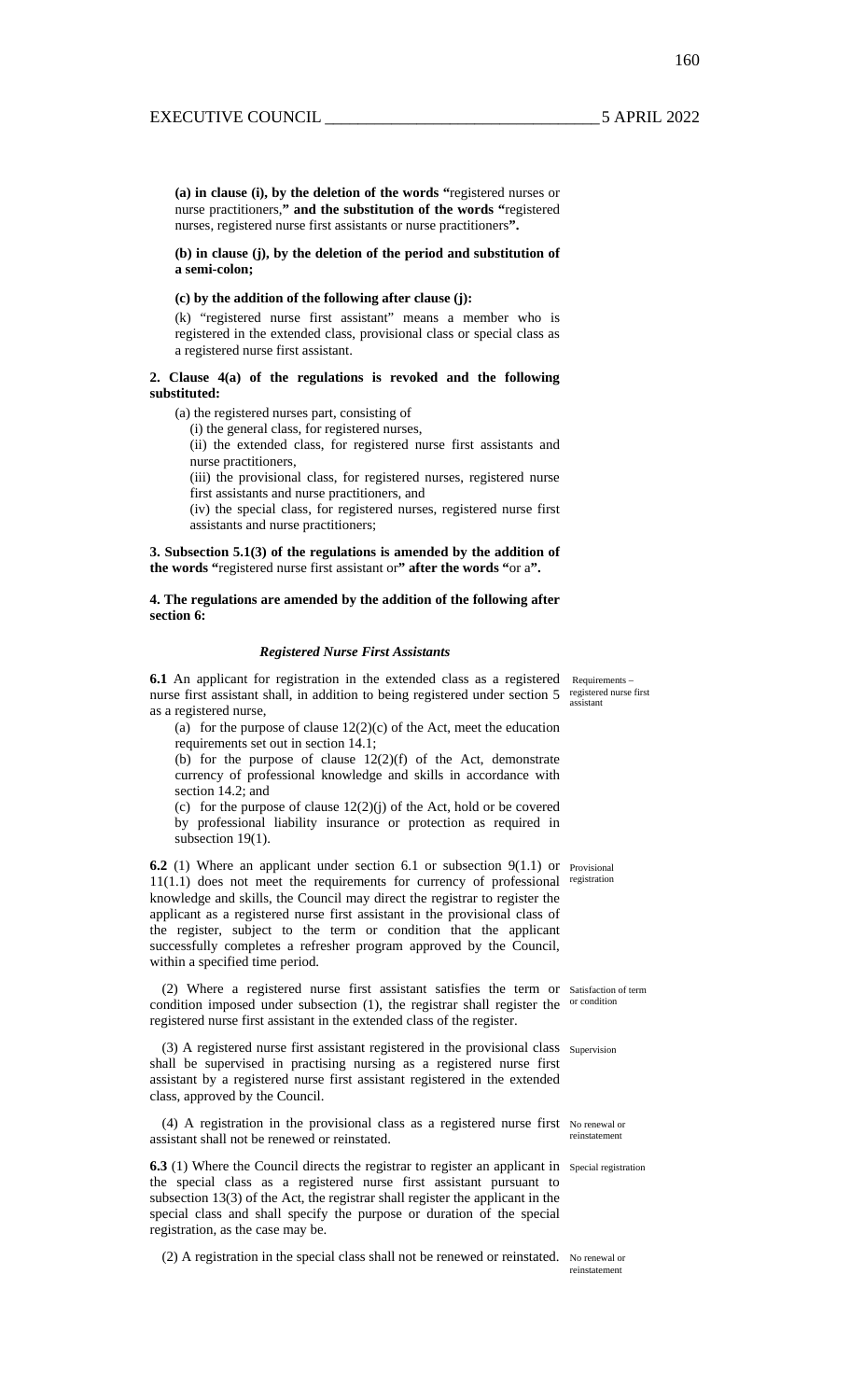#### **5. Section 9 of the regulations is amended by the addition of the following after subsection (1):**

(1.1) An applicant for renewal of registration in the extended class as a Renewal registered nurse first assistant shall

(a) for the purpose of subclause  $22(2)(a)(i)$  of the Act, fulfil the requirements for continuing education and competency set out in subsection 18(1);

(b) for the purpose of subclause  $22(2)(a)(ii)$  of the Act, demonstrate currency of professional knowledge and skills in accordance with section 14.2; and

(c) for the purpose of subclause  $22(2)(a)(v)$  of the Act, hold or be covered by professional liability insurance or protection that meets the requirements of subsection 19(1).

#### **6. Section 11 of the regulations is amended by the addition of the following after subsection (1):**

(1.1) An applicant for reinstatement of registration in the extended Reinstatement class as a registered nurse first assistant shall

(a) for the purpose of clause  $24(4)(c)$  of the Act, demonstrate currency of professional knowledge and skills in accordance with section 14.2; and

(b) for the purpose of clause  $24(4)(f)$  of the Act, hold or be covered by professional liability insurance or protection that meets the requirements of subsection 19(1).

#### **7. Clause 12(a) of the regulations is revoked and the following substituted:**

(a) an undergraduate degree program in nursing, approved by the Council;

#### **8. Subsection 14(2) of the regulations is revoked.**

#### **9. The regulations are amended by the addition of the following after section 14:**

#### *Prescribed Requirements - Registered Nurse First Assistant*

**14.1** For the purpose of clause  $12(2)(c)$  of the Act, an applicant for Education registration in the extended class as a registered nurse first assistant is required to have successfully completed

(a) a certificate or diploma program for registered nurse first assistants, approved by the Council; or

(b) an education program that the Council considers substantially

equivalent to a program described in clause (a).

**14.2** For the purpose of clause  $12(2)(f)$ , subclause  $22(2)(a)(ii)$  and clause Currency  $24(4)(c)$  of the Act, an applicant for registration, or the renewal or requirements reinstatement of registration, in the extended class as a registered nurse first assistant shall have done one of the following to demonstrate currency of professional knowledge and skills:

(a) within the five years preceding the application, successfully completed

(i) the education program required in section 14.1, or

(ii) a refresher program satisfactory to the registrar; or

(b) actively practised nursing as a registered nurse first assistant, without the imposition of any restrictions under the applicable law in the jurisdiction of practice, for

(i) at least 450 hours within the year preceding the application, or (ii) at least 1,125 hours within the five years preceding the application.

#### **10. Clause 15(a) of the regulations is revoked and the following substituted:**

(a) a graduate degree program for nurse practitioners or a postgraduate certificate or diploma program for nurse practitioners, approved by the Council;

#### **11. Clause 16(1)(b) of the regulations is revoked and the following substituted:**

registered nurse first

registered nurse first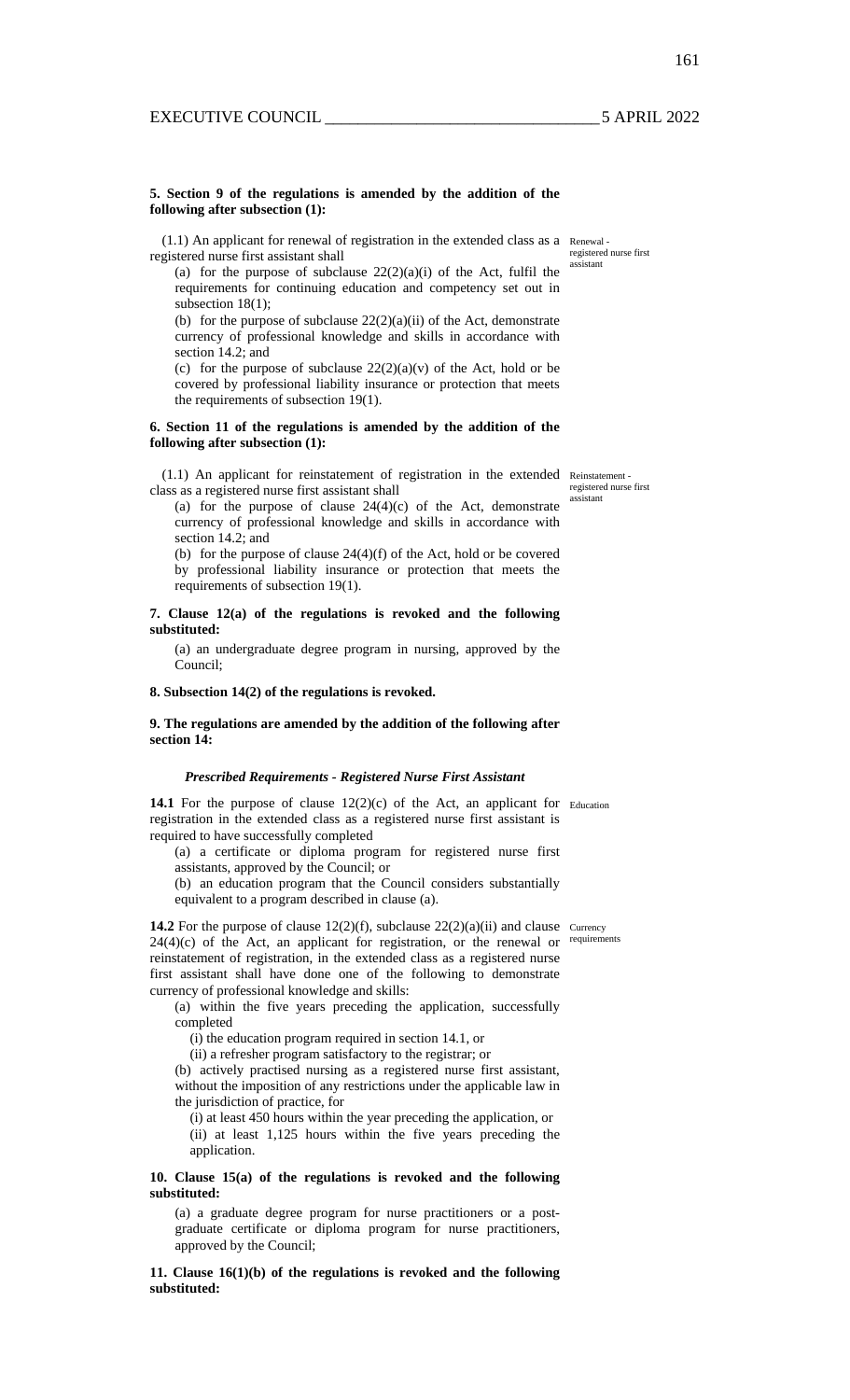162

(b) the Canadian Nurse Practitioner Examination or other competency examination approved by the Council.

#### **12. Subsection 17(2) of the regulations is revoked.**

**13. The heading immediately before section 18, "***Continuing Education and Competency***", is revoked and the following substituted:** 

#### *Prescribed Requirements – General*

**14. (1) Subsection 18(1) of the regulations is amended by the deletion of the words "**as a registered nurse or nurse practitioner**" and the substitution of the words "**in the general class or extended class**".** 

#### **(2) Subsection 18(2) of the regulations is amended**

**(a) in the words preceding clause (a), by the deletion of the words "**registered nurse and nurse practitioner**" and the substitution of the words "**member registered in the general class or extended class**"; and** 

**(b) in clause (a), by the deletion of the words "**registered nurse or nurse practitioner**" and the substitution of the word "**member**".** 

**15. The regulations are amended by the addition of the following after section 21:** 

#### *Registered Nurse First Assistant*

21.1 For the purpose of subsection 89(1) of the Act, the designations of a Designationregistered nurse first assistant include the following titles, abbreviations registered nurse first and initials: assistant

(a) registered nurse first assistant;

(b) RNFA.

21.2 Subject to any terms or conditions imposed on the member's Reserved activities registration, a registered nurse first assistant is authorized to, in addition  $\tau$  registered nurse to performing all the reserved activities listed in subsection 21(1), apply electrical energy for the purpose of electrocautery.

#### **16. These regulations come into force on April 16, 2022.**

#### **EXPLANATORY NOTES**

**SECTION 1** amends the definition of "refresher program" to include a reference to registered nurse first assistants and adds a definition of "registered nurse first assistant".

**SECTION 2** provides for registered nurse first assistants to be registered in the extended class, provisional class and special class.

**SECTION 3** provides for a registered nurse registered in the provisional class to be supervised by a registered nurse first assistant registered in the extended class.

**SECTION 4** adds a heading and new sections 6.1 to 6.3 to the regulations, which provide for the registration of a registered nurse first assistant in the extended class, provisional class or special class.

**SECTION 5** adds a new subsection 9(1.1) to the regulations, which provides for the renewal of the registration of a registered nurse first assistant in the extended class.

**SECTION 6** adds a new subsection 11(1.1) to the regulations, which provides for the reinstatement of the registration of a registered nurse first assistant in the extended class.

**SECTION 7** clarifies the education requirement for registration as a registered nurse.

first assistant